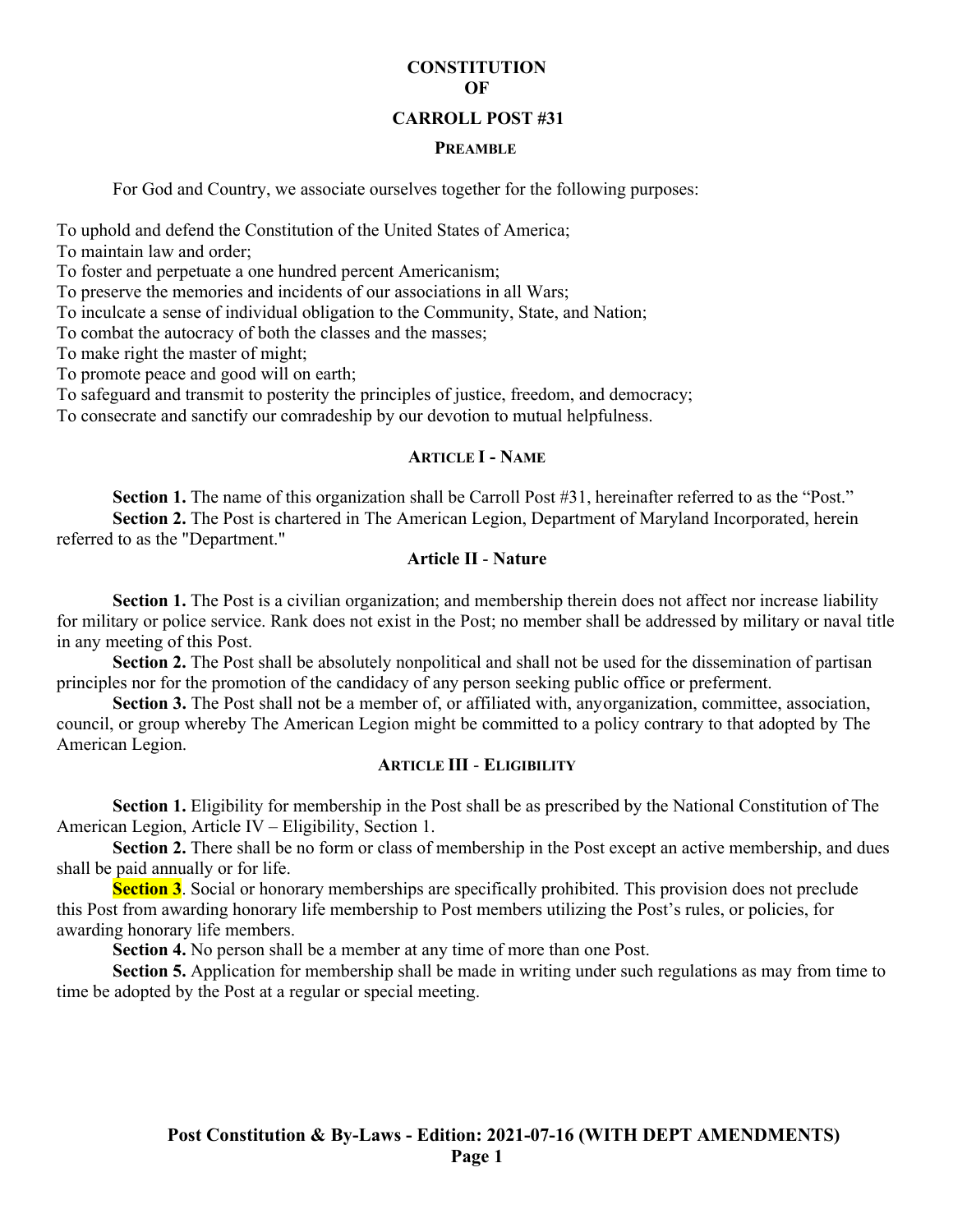**Section 6.** All applications for membership shall be acted upon at the next Post meeting following the making of such application, and shall at such meeting, be accepted, rejected or referred for further investigation and consideration. If a majority of the members cast their vote against the acceptance of said application, then such application shall be recorded as rejected.

**Section 7.** No person, who has been expelled by another Post, shall be admitted to membership of this Post without the consent of the expelling Post. Where such consent has been asked for and denied by such Post, the expelled member may then appeal to the Executive Committee of the Department of the expelling Post for permission to be admitted to membership in this Post. The expelled member shall be ineligible for membership until such permission is granted. If permission is granted, this Post must approve the application for membership utilizing the procedures in Section 6 above.

**Section 8.** No member having charges filed by this Post shall be eligible for transfer to another Post within the Department until such charges are adjudicated.

## **ARTICLE IV - POST OFFICERS**

Section 1. The officers of the Post shall include the following elected officers: Commander, Vice Commander (one or more), Judge Advocate, Adjutant, Finance Officer, Historian, Sergeant-at-Arms, Chaplain; and such other appointed officers as the Membership shall deem necessary. It shall be optional to combine the offices of Adjutant and Finance Officer, and to appoint, in lieu of electing, the offices of Historian and Chaplain. The Post Commander may appoint a Service Officer, Assistant Adjutant, and/or Assistant Finance Officer if deemed necessary for administration of the Post, subject to approval of the Post Membership.

**Section 2.** The Post Officers shall concurrently serve as the Corporate Officers of the Post Corporation. In such capacity the Corporate Officers are additionally governed by the Standards of Care as codified in Maryland Corporations and Associations Article of the Code of Maryland, now in force, or as amended in the future.

**Section 3.** Any member in good standing in the Post shall be eligible to hold office in the Post. No Post Officer may be an employee of this Post, and serve as a Post Officer concurrently.

**Section 4.** Officers shall be elected annually at least 20 days before the opening of the Department Convention**,** or appointed as provided in Section 1 above.

**Section 5.** Elected officers shall assume their duties as such within twenty days after the closing date of the Department Convention.

**Section 6.** Appointed officers shall assume their positions upon being designated by the Commander and approved by the Post Membership.

**Section 7.** The officers shall serve one (1) year terms, and shall hold office until their successors are duly elected, appointed, or as otherwise provided.

**Section 8.** The Spouse of a Post Officer may be an employee of this Post. However, the Post Officer must remove themselves from any employment-related issues of the employee Spouse. This Post may establish additional conflict of interest restrictions for Post Officers in the Post Special Rules of Order, or Standing Rules.

Section 9. Each officer shall have only one vote at the Executive Committee and Post Membership meetings respectively.

**Section 10.** No member may hold more than one elected office at a time.

### **ARTICLE V - POST EXECUTIVE COMMITTEE**

**Section 1**. The Post Executive Committee, hereafter referred to as the Executive Committee, shall have the administrative authority to act between Post Membership Meetings on matters of urgency coming before the Post, and shall act on such matters as may be referred to it from time to time by the Post Membership for consideration, recommendation, or final disposition, as the case may be. The Post Executive Committee serves concurrently as the Post Corporate Board of Directors.

> **Post Constitution & By-Laws - Edition: 2021-07-16 (WITH DEPT AMENDMENTS) Page 2**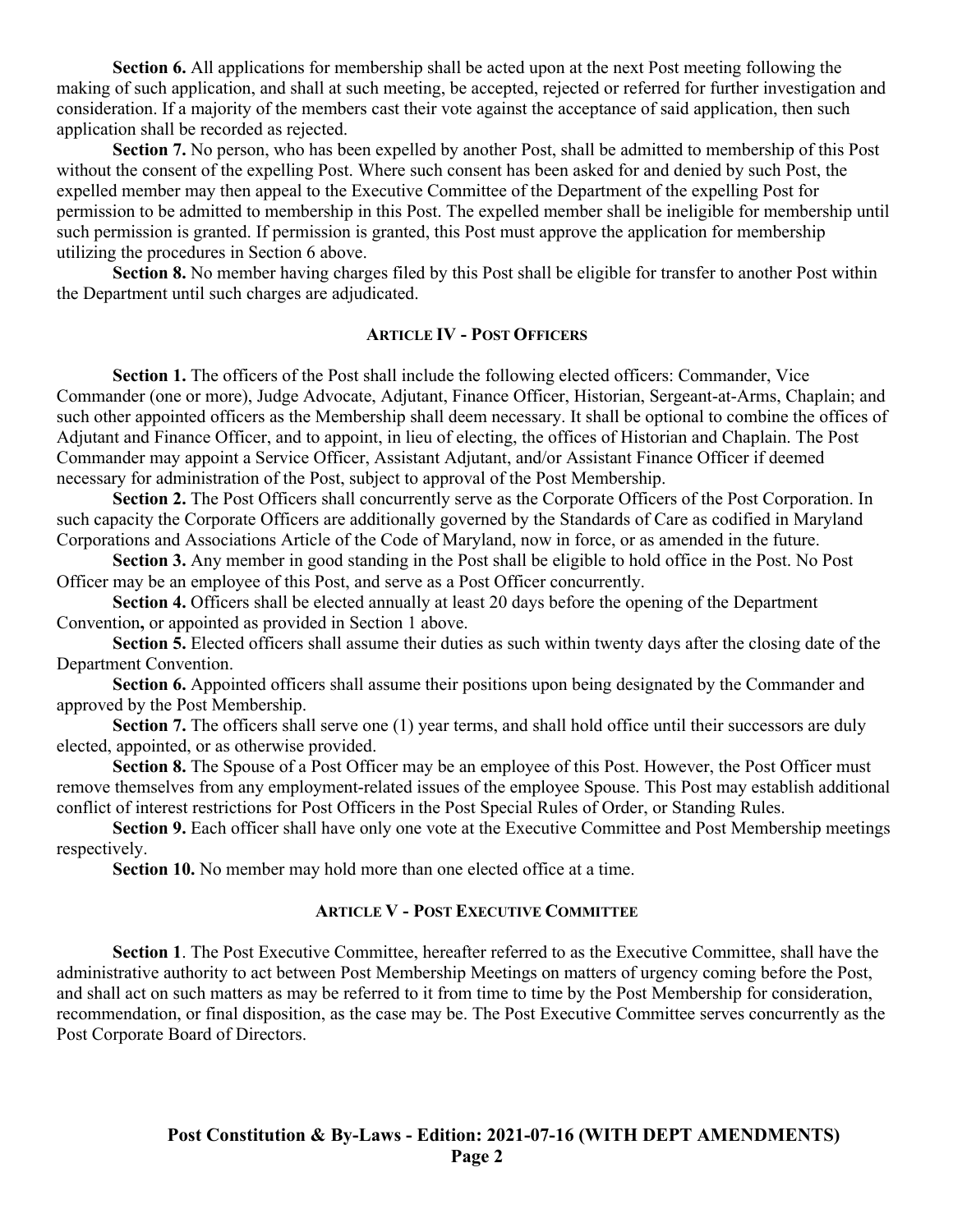**Section 2** The Executive Committee shall be comprised of the elected officers of the Post as provided in the Post Constitution, Article IV – Post Officers, Section 1, and an even number of Executive Committee members elected at-large of which there shall be at least 2, but no more than 6. The number of at-large Executive Committee members to be elected shall be set in the Post Special Rules of Order, or Standing Rules.

**Section 3.** The Executive Committee shall authorize or recommend, as applicable, all non-budgeted expenditures exceeding the Post spending threshold as established in the Post Special Rules of Order, or Standing Rules; require adequate money for payment of all Post liabilities, and crime and fidelity insurance for all persons having the custody of Post funds in accordance with Article XIV, (Monies and Collections), Section 1 of the Department Bylaws. They shall also have charge of, and be responsible for, the management of the affairs of the Post, subject to approval or ratification, as applicable, by the Post Membership, or otherwise as provided; and may hear the reports of Post Committee Chairpersons.

### **ARTICLE VI - FINANCE**

**Section 1.** The revenue of the Post shall be derived from membership dues and from such other sources as may be approved by the members of the Post, unless provided otherwise.

**Section 2.** Annual membership dues are due between October 20th and December 31<sup>st</sup> of each year for the succeeding year and the amount of dues for the succeeding year shall be fixed and determined by the Post membership no later than the preceding February Post membership meeting. At no time shall the dues of the Post be lower than the per capita rates of the National and Department combined.

**Section 3.** The annual dues shall be collected by the Post and transmitted promptly through the Department or to the National Treasurer. Posts are designated agents for collection for The American Legion with respect to such annual dues and upon the receipt thereof shall remit them promptly to The American Legion. In no event shall the period transpiring between the receipt of such annual dues by the Post and the remittance thereof to The American Legion exceed thirty (30) days.

**Section 4.** The annual dues shall be collected in such alternative method as determined by the National Executive Committee from time to time and thereafter communicated to the Department and the Post; and any such alternative method shall be in addition to and not in substitution of section 3 above.

**Section 5.** All expenditures shall be approved by the Post Membership, unless provided otherwise.

**Section 6.** All disbursements shall be authorized by the Post Commander, or by an Officer designated in the Post Special Rules of Order or Standing Rules, this must be an Officer other than an authorized signer for issuance of payments or checks.

**Section 7.** Budgeted expenditures, falling within the budgeted amounts, previously approved by the Post, need not be approved by an additional vote of either the Executive Committee, or the Post Membership. Nonbudgeted items, or monies to be expended in excess of the approved budget, must first be approved at a Post meeting.

**Section 8.** Notwithstanding the Non-Budgeted items provision in Section 7 above, the Post Membership may establish in the Post Special Rules of Order, or Standing Rules, the maximum amount that the Executive Committee shall be authorized to spend for emergency situations, where entering into contract or where payment is due prior to the next Post meeting. The Executive Committee shall then report the expenditure to the Post Membership at the next regular Post Membership Meeting.

**Section 9.** No individual, group of persons, or subordinate organization of the Post is authorized to contract or incur any bills or obligations in the name of the Post nor act as the agent of the Post for any such purpose whatsoever, except as in, Section 5, 6, and 7 above.

Section 10. The Post shall not incur, or cause to be incurred, any liability or obligation to any other Post, subdivision, members of The American Legion, or other individuals, corporations, or organizations.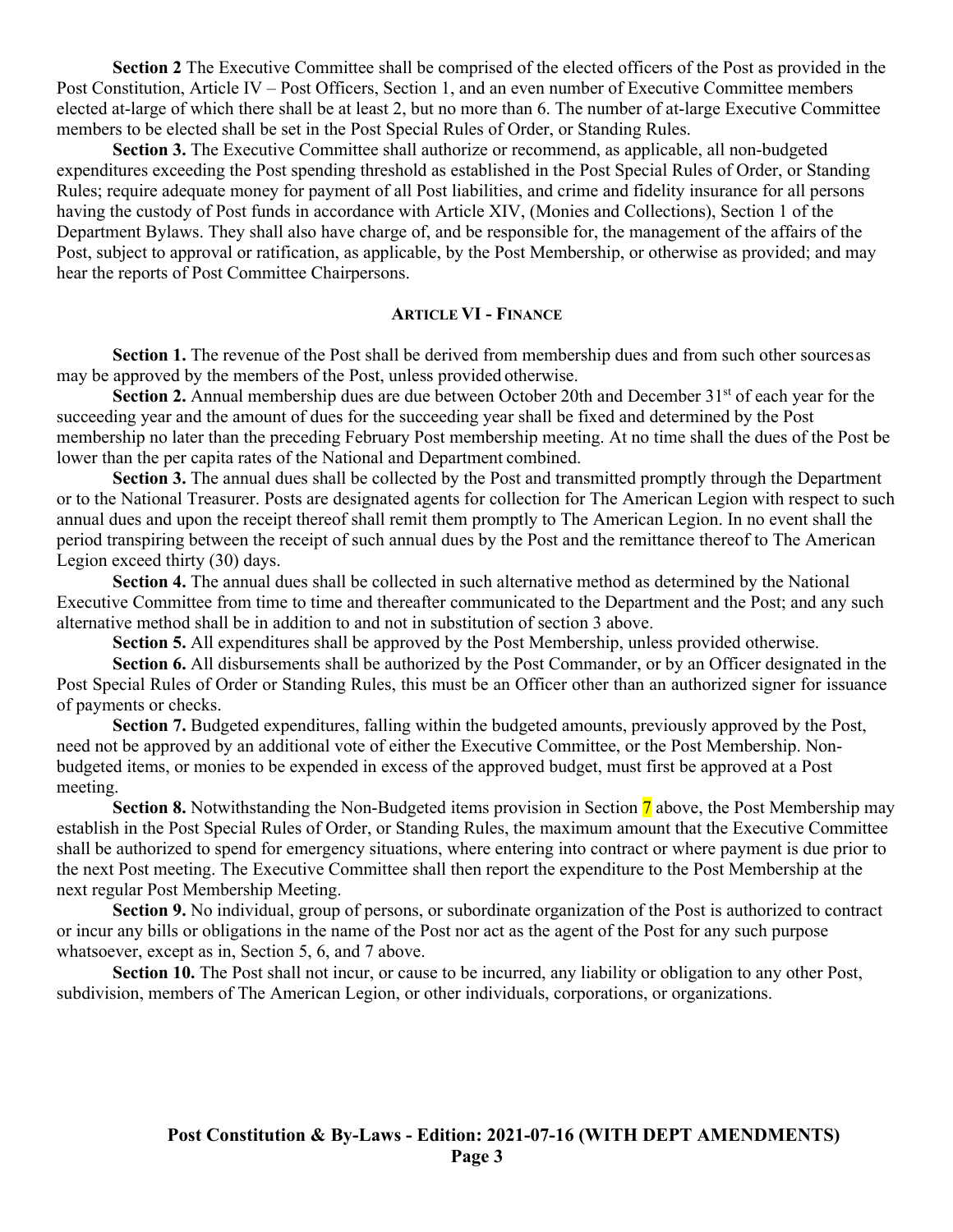Section 11. The accounts of the Post shall be audited, internally or externally, within ninety (90) days after the end of the fiscal year, and the final report of the audit shall be delivered to the members of the Post at the next Post Membership Meeting. If an internal audit is to be conducted, the Post Executive Committee shall appoint an Audit Committee charged with the duty of auditing Post financial accounts. No Officer having the duties of authorizing disbursements, or signing checks may serve on the Audit Committee. The audit shall be done at least annually, or more frequently at their discretion.

**Section 12.** Financial Reports shall be made at all Regular Post Membership Meetings, and the reports should not be accepted or approved, as they are subject to audit before approval by the Post

**Section 13.** No real estate or leasehold property belonging to the Post or one of its subordinate organizations shall be sold or disposed of in any way or have its title encumbered in any manner without the Post notifying the County and District Councils in which it is located, and the Department in writing and without thereafter obtaining written approval of the Department Executive Committee.

**Section 14.** Upon dissolution of the Post, none of its assets shall be distributed to any member, or individual, or organization outside The American Legion, and such assets shall be transferred upon demand to the Department. However, nothing herein shall be construed as requiring the Department to take over or assume any financial responsibility as to Post property, assets, and/or liabilities.

### **ARTICLE VII - POST PROPERTY**

**Section 1.** A request to dispose of any operable Post property shall require the approval of the Post at a regularly scheduled Post Membership Meeting.

**Section 2.** Neither the Post nor its subordinate organizations shall distribute the proceeds from any sale of real or personal property to its members.

**Section 3.** Real property belonging to the Post, whether owned or leased, shall be bought, sold, encumbered or disposed of as provided in the Department Constitution & By-Laws, Rules of the Department Executive Committee, and the Uniform Code for Buying, Selling, Leasing, or Encumbering of Post Property.

#### **ARTICLE VIII - CHANGE OF RESIDENCE**

Any member, in good standing in the Post, transferring from the Post shall be entitled to a certificate stating current membership therein and the duration thereof.

#### **ARTICLE IX - AUXILIARIES**

**Section 1.** The Post recognizes an auxiliary organization known as the American Legion Auxiliary, Carroll Unit #31.

**Section 2.** Membership in the American Legion Auxiliary shall be as prescribed by The American Legion nationally.

**Section 3.** The Auxiliary Unit shall be governed by such rules and regulations as may be prescribed by the National Executive Committee and thereafter approved by the Department.

## **ARTICLE X - PARLIAMENTARY PROCEDURE**

**Section 1.** All Post meetings shall be governed by Robert's Rules of Order, Newly Revised, unless otherwise provided.

**Section 2.** All meetings of the Post shall be conducted as provided in The American Legion's Officer's Guide and Manual of Ceremonies.

# **Post Constitution & By-Laws - Edition: 2021-07-16 (WITH DEPT AMENDMENTS) Page 4**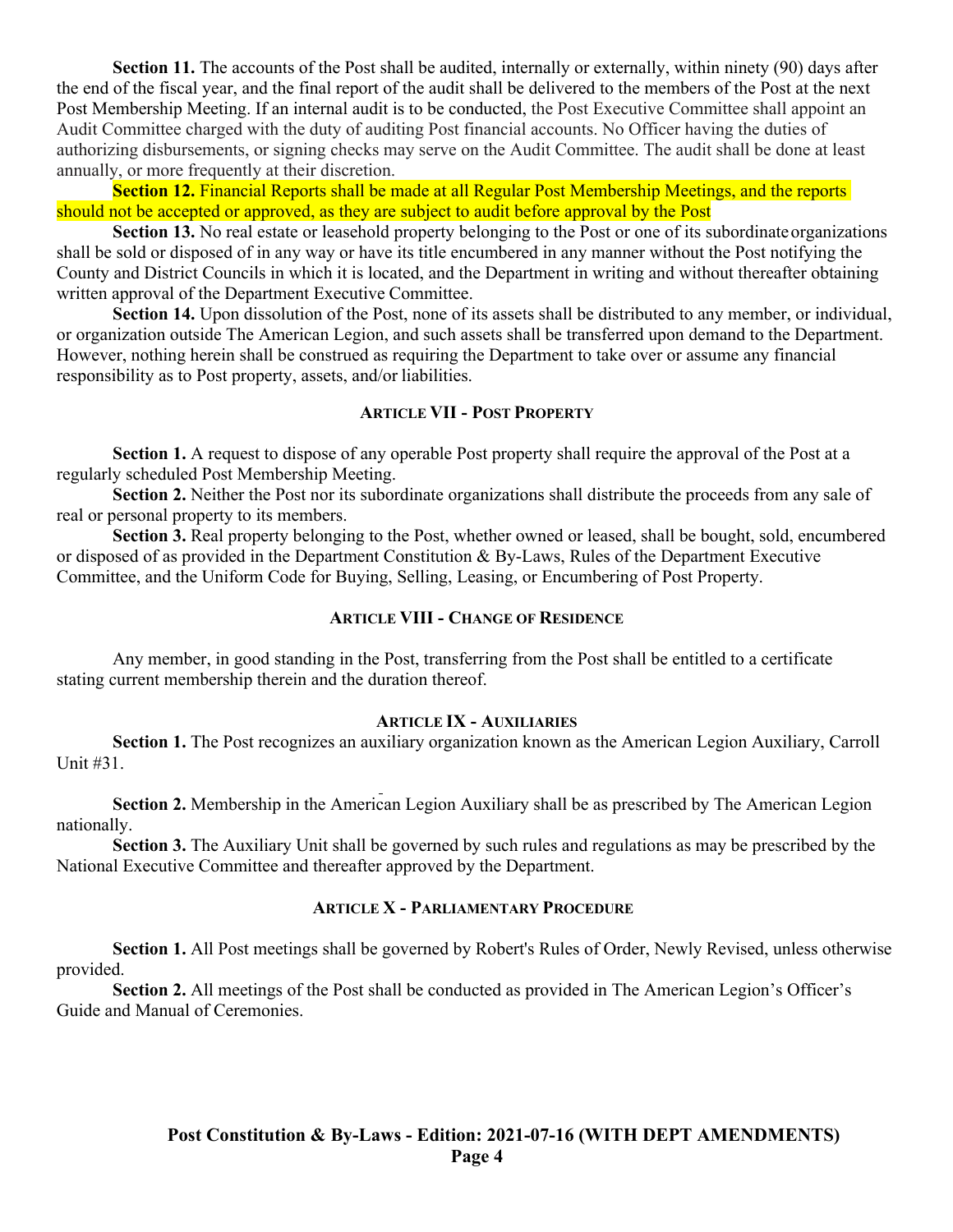### **ARTICLE XI - AMENDMENTS**

**Section 1.** This Constitution may be amended at any Department Convention, in accordance with the Rules of the Department Convention as adopted, and requires a majority vote of the total registered and authorized representation thereat, provided that the proposed amendment shall have been submitted through the Department Adjutant to all Posts and members of the Department Executive Committee by mailing same to them at least thirty (30) days prior to the convening of the next Department Convention, and provided further, it may be amended by unanimous vote at any Department Convention without notice.

**Section 2.** Any part of this Constitution which is now, or which may become, inconsistent with the Constitution of the The American Legion and/or the Department of Maryland Constitution shall be nullified and be replaced by the higher Constitution provision with which the Constitutions is in conflict.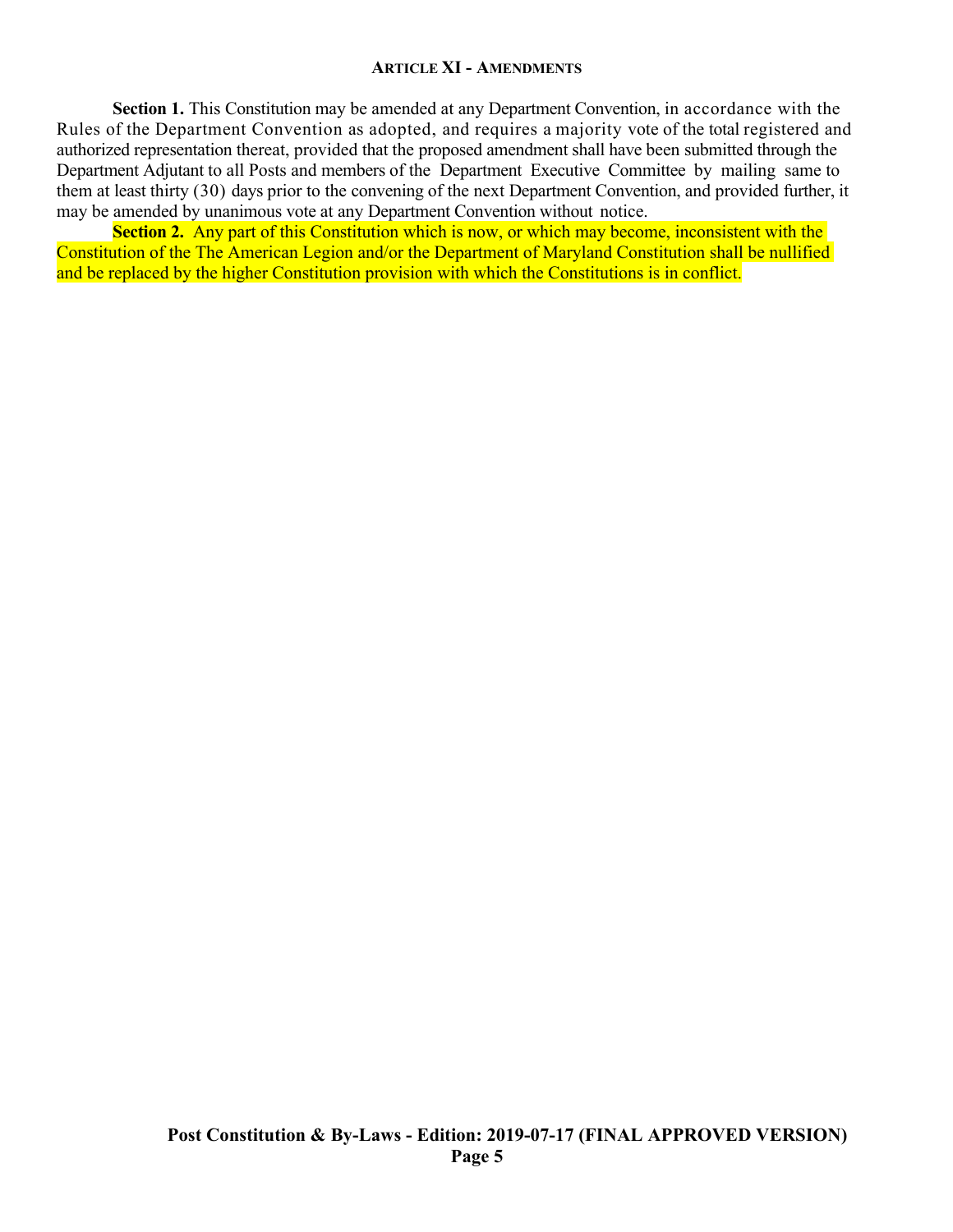#### **BY-LAWS OF**

#### **CARROLL POST 31**

### **ARTICLE I - POST EXECUTIVE COMMITTEE**

**Section 1.** The Post Executive Committee, hereafter referred to as the "Executive Committee," shall meet for its organization, and such other business as may come before it, at the call of the Commander within fourteen (14) days after the Post officers shall have assumed their positions.

Section 2. Thereafter, the Executive Committee shall meet at least once a month, or at the call of the Commander, and as often as said Commander may deem necessary. All meetings of the Executive Committee shall be conducted at the Post meeting location, unless prior notice of the location is made at a regular Post Membership Meeting. The Executive Committee may meet in an alternative location, or by alternate means as established in the Post Standing Rules, in an emergency situation by notifying all Executive Committee members, and posting the change of location and/or on how to access the alternate means at the normal Post meeting location.

**Section 3.** The Commander shall call a meeting of the Executive Committee upon the written request of three (3) or more Executive Committee Members.

**Section 4.** The Commander shall preside at all Executive Committee meetings. In the absence of the Commander, the First Vice Commander or Second Vice Commander, in the order named, shall preside at Executive Committee meetings. In the event of the absence of the Commander and all Vice Commanders, the Adjutant shall call the meeting to order and such meeting shall elect its presiding officer.

**Section 5.** A majority of the members of the Executive Committee shall constitute a quorum thereof.

**Section 6.** Executive Committee meetings are open to all Post members in good standing. A Post member, other than an Executive Committee member, shall have no voice, unless the Post member shall have been recognized by the presiding officer.

**Section 7.** Notwithstanding the provision of Section 6 above allowing members to attend Executive Committee Meetings, the Executive Committee may enter into Executive Session for discussions and deliberations on matters requiring privacy or additional discretion. The Executive Committee must report final actions taken to the Post upon final disposition of the matter, or provide updates on progress of legal matters as appropriate.

**Section 8.** Minutes shall be kept of all Executive Committee meetings by the Adjutant. Post Executive Committee minutes shall be read or distributed at the next Regular Post Membership Meeting following approval by the Post Executive Committee. Actions of the Post Executive Committee may be ratified as appropriate.

#### **ARTICLE II - VACANCIES**

**Section 1.** In the event of the death, disability, removal, or resignation of the Commander, the First Vice Commander shall assume the title and discharge the duties of Commander. If the First Vice Commander is unable or unwilling to assume the office of Commander, the Second Vice Commander shall ascend to the Office of Commander. An election shall be held to fill the office(s) of First Vice Commander and/or Second Vice Commander as provided for in Section 2.

Section 2. Vacancies in elected offices, other than Commander, shall be filled by an election held at the next regularly scheduled Post meeting to fill the unexpired term of the position vacated. Nominations for any vacant elected office shall come from the floor at the next regularly scheduled Post meeting.

Section 3. Vacancies that occur in any appointed office shall be filled by the Commander, subject to approval of the Post Membership to fill the unexpired term of the position vacated.

# **Post Constitution & By-Laws - Edition: 2019-07-17 (FINAL APPROVED VERSION) Page 5**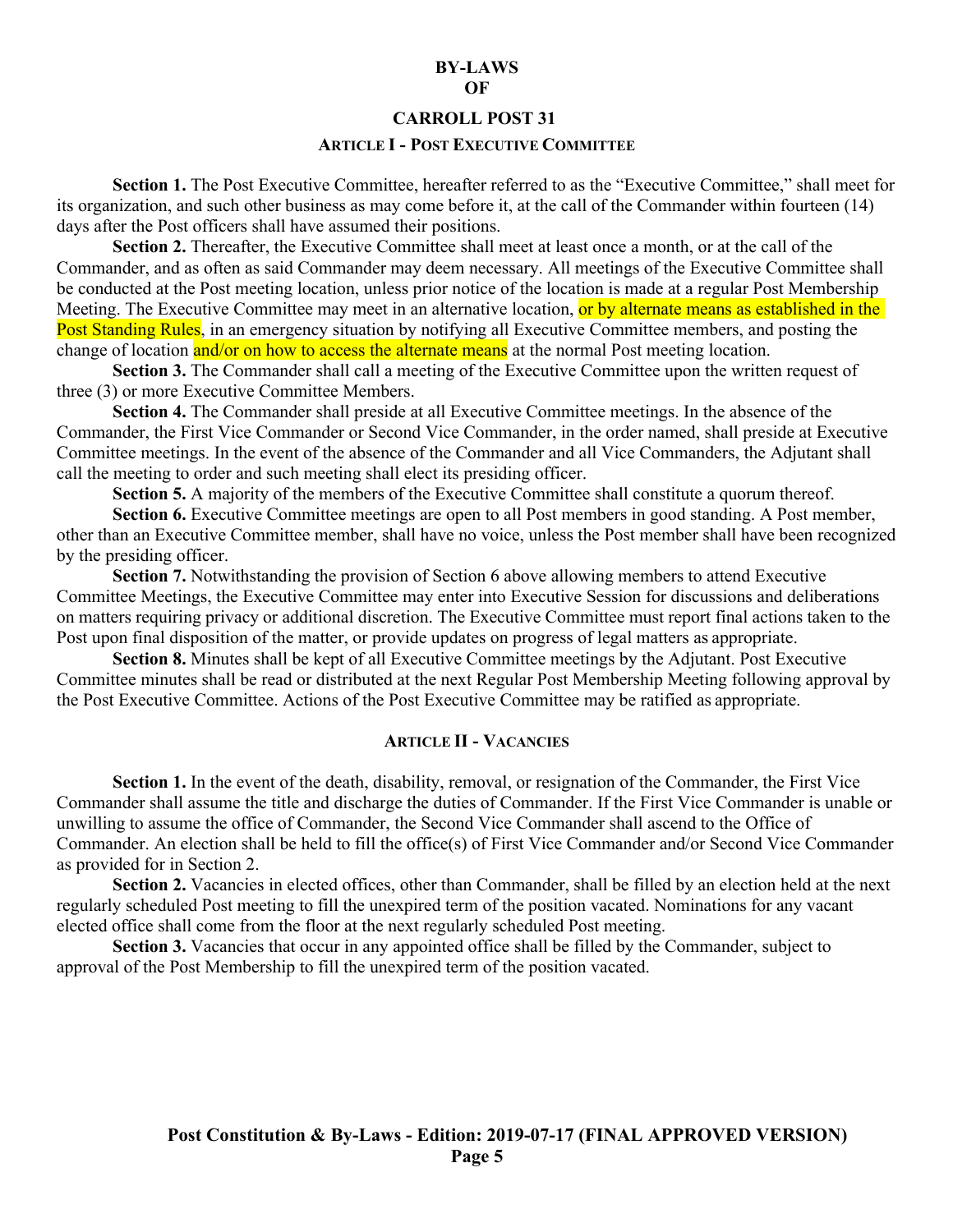**Section 1. Post Commander.** It shall be the duty of the Commander to preside at all meetings of the Post, to have general supervision over the business and affairs of the Post, to have general supervision over the business and affairs and shall be the Chief Executive Officer of the Post. The Commander shall appoint committees as necessary to carry out the programs and policies of The American Legion and the Post. The Commander shall be ex-officio member of all committees, with the exception of the Nominating Committee and Elections Committee, and shall perform such other duties as may be directed by the Post Membership.

*Section 2. First Vice Commander.* The First Vice Commander shall assume and discharge the duties of the office of Commander in the absence or disability of, or when called upon by, the Commander. The First Vice Commander shall also perform such other duties as may be assigned by the Commander or the Post.

**Section 3.** *Second Vice Commander (Optional).* The Second Vice Commander shall assume and discharge the duties of the office of First Vice Commander in the absence or disability of that officer, or when called upon by the Post Commander. The Second Vice Commander shall perform such other duties as may be assigned by the Commander or the Post, and shall assume and discharge the duties of Commander in the absence or disability of both the Commander and the First Vice Commander.

**Section 4.** *Judge Advocate***.** The Judge Advocate shall advise the Post Membership and Executive Committee on all matters based off of American Legion experience. This includes the interpretation of the Post Constitution and By-Laws. The Judge Advocate ensures the Post receives appropriate legal support in legal matters, and acts as the presiding officer at Post hearings unless recused due to being a party of the hearing (witness/defendant/plaintiff)The Judge Advocate shall perform such other duties as are usually incident to theoffice, or assigned by the Commander or the Post.

**Section 5.** *Post Adjutant.* The Adjutant shall have charge of, and keep, a full and correct record of the proceedings of all Post Membership and Executive Committee Meetings. The Adjutant shall also be responsible for the safe keeping of all Minutes, which shall be retained within the Post. Upon request, copies of Minutes shall be distributed to the membership. The Adjutant shall keep such records and send such reports as may be required by the National Organization and the Department. The Adjutant shall ensure the following reports and deadlines are met: 1) Consolidated Post Report, Convention awards submissions, and End of year Reports (Due 1<sup>st</sup> Friday in June), 2) Certificate of Elections (Due immediately after elections), 3) Post Data Report (due April 15th), 4) Post Inspection Report (due Feb 1<sup>st</sup> or earlier by schedule), 5) Department Convention Delegate listing (Due NLT 20 days preceding Department Convention). The Adjutant's duties shall also include handling all correspondence of the Post. They shall be responsible for all membership records and processing. The Adjutant shall perform such other duties as may be assigned by the Commander or the Post.

**Section 6.** *Finance Officer/Treasurer.* The Finance Officer/Treasurer of the Post shall have charge of all finances and see that they are safely deposited in local financial institution(s) and shall report once a month to the Executive Committee and the Post Membership the condition of the finances of the Post, with such recommendations as may deem expedient or necessary for raising funds with which to carry on the activities of the Post. The Finance Officer/Treasurer shall sign all checks disbursing the monies of the Post, unless additional authorized signers are provided in the Post Standing Rules. The Finance Officer/Treasurer shall provide, on behalf of the Post, such crime and fidelity insurance in such sum as shall be fixed by the Executive Committee, subject to approval of the Post Membership.

**Section 7. Post Historian.** The Post Historian shall be charged with keeping the individual records and incidents of the Post and its members, and shall perform such other duties as may be assigned by the Commander, or the Post.

**Section 8.** *Sergeant-at-Arms.* The Sergeant-at-Arms shall maintain and post the colors and preserve order at all meetings; shall verify that each attendee at a Post meeting is admitted in accordance with Article I – Post Executive Committee and Article V – Post Membership Meetings as appropriate. The Sergeant-at Arms shall perform such other duties as may be assigned by the Commander or the Post.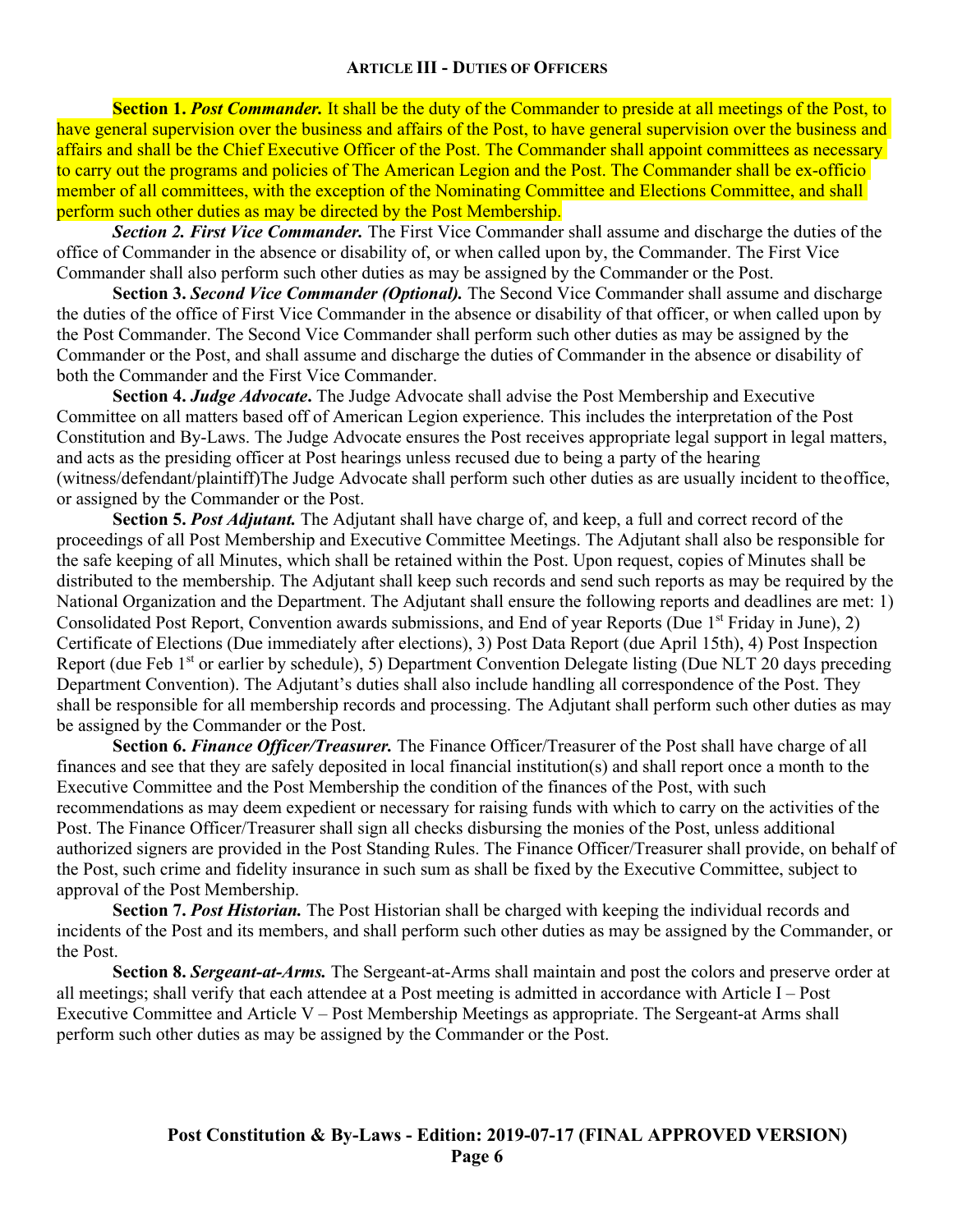**Section 9.** *Post Chaplain.* The Chaplain shall be charged with the spiritual welfare of the Post members and will offer divine, but non-sectarian, service in the event of dedications, funerals, and other public functions. The Chaplain shall also assure that sick, and deceased, members of the Post are paid due respect by the Post as directed by the Executive Committee, and shall perform such other duties as may be assigned by the Commander or the Post.

### **ARTICLE IV - COMMITTEES**

**Section 1.** The Post may have standing committees such as, but not limited to: Americanism, Children and Youth, National Security, Veterans Affairs and Rehabilitation, Sons of The American Legion, and The American Legion Riders.

**Section 2.** Such standing committees shall consist of such members, and the chairperson thereof, as shall be designated by the Commander subject to approval of the Post Membership, , unless otherwise provided in the Post Standing Rules.

**a) Americanism Committee**. The Americanism Committee shall be charged with the inspiration of patriotism and good citizenship by arrangements for proper observance of patriotic occasions; encouragement of patriotic and civic phases of instruction in schools; Americanization of aliens; combating anti-American propaganda by education of the general public in American ideals through public forums, etc.; and activities for community and civic betterment.

**a) Children and Youth Committee**. The Children & Youth Committee shall ensure that any child of a veteran in need of care and protection shall receive proper and timely service and aid; to strengthen the family unit; extend support to sound organizations and facilities that provide services for children and youth; and to maintain a well-rounded program that meets the needs of the young people in their respective community.

**b) National Security Committee.** The National Security Committee shall urge Post members to assist in community emergency preparedness, and to support local and national civilian defense projects.

**c) Veterans Affairs and Rehabilitation Committee**. The Veterans Affairs & Rehabilitation Committee shall assist veterans in obtaining needed medical care and transportation to medical appointments; in the pursuance of claims and in obtaining other veteran's rights and benefits; to visit comrades who are sick or disabled; and to visit and comfort members of their families when sick or bereaved.

**d) Sons of The American Legion Committee**. If the Post has a Sons of The American Legion Squadron, this committee shall have supervision over the operations of the squadron.

**e) The American Legion Riders Committee**. If the Post has an American Legion Rider program, this committee shall have supervision over the operations of the program.

**f) Operations Committee**. The Post may use this committee for the purposes deemed necessary to conduct operational aspects of the Post. This Committee shall be under the supervision of the PostExecutive Committee, and the specific powers and duties delegated shall be established in the Post StandingRules.

**Section 3.** The Commander may nominate, subject to approval of the Post Membership, any other committees and chairpersons as deemed necessary.

# **ARTICLE V - POST MEMBERSHIP MEETINGS**

**Section 1.** Post Membership Meetings shall be held as the Post Membership deems necessary, but no less than quarterly, in order to uphold the declared principles of The American Legion at the location serving as the Post home, commencing at a time and day, as approved annually by the Post Membership.

**Section 2.** The Commander shall preside at all Post Membership Meetings. In the absence of the Commander, or the Commander electing to relinquish the Presiding Officer duties temporarily, the provisions of Article I (Post Executive Committee), Section 4 shall govern the selection of a presiding officer for the meeting.

# **Post Constitution & By-Laws - Edition: 2019-07-17 (FINAL APPROVED VERSION) Page 7**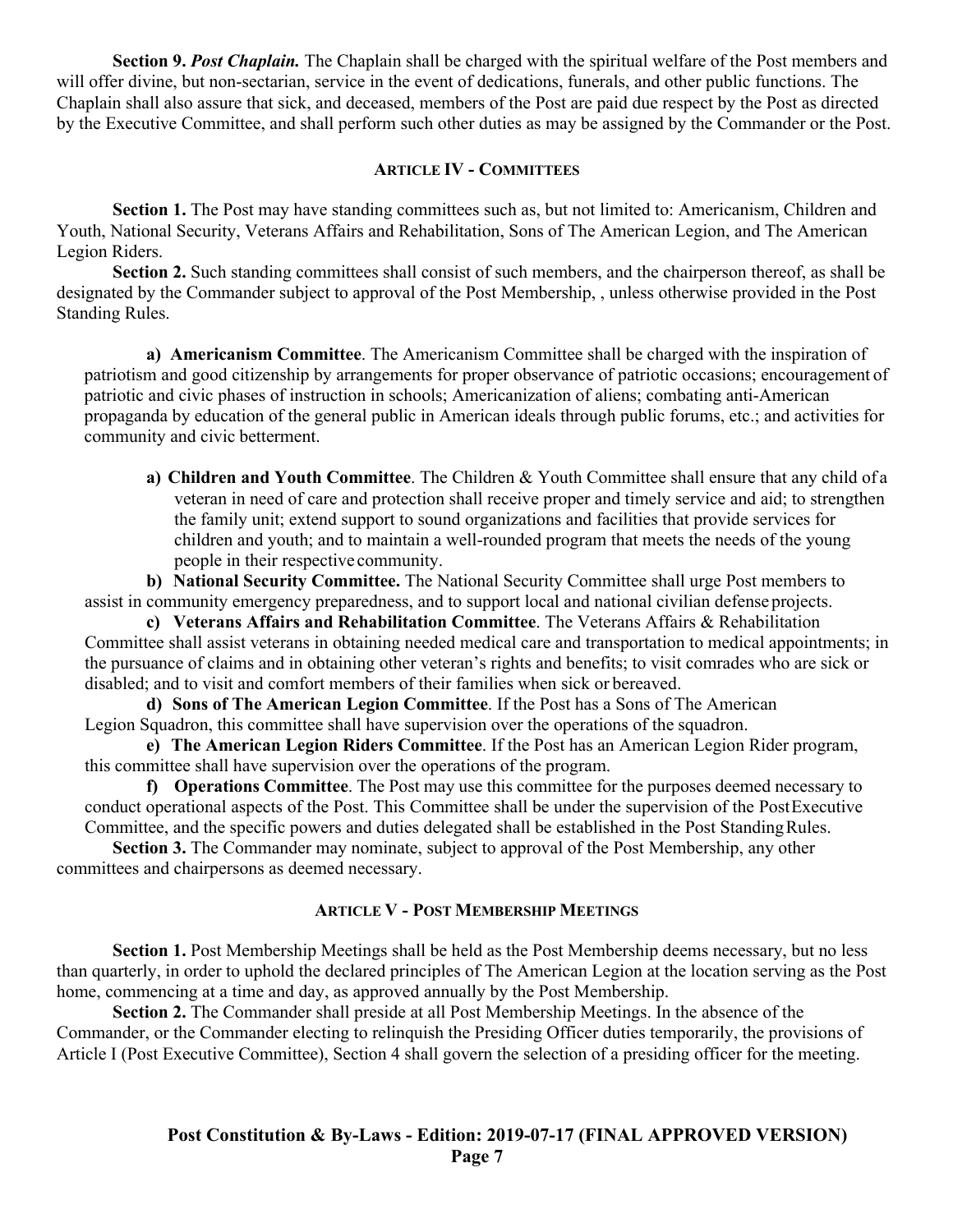**Section 3.** At Post Membership Meetings, such business may be transacted and as properly presented for action.

**Section 4.** The location, date, and/or time of Post Membership Meetings shall be established annually and recorded on the Post Data Form and submitted to Department Headquarters not later than April 15<sup>th</sup>. Any changes to the location, date, or time of a Post Membership Meeting may be made with a two-thirds vote of the members present and voting at a regularly scheduled Post Membership Meeting. Any indefinite changes shall be reported to the Department Headquarters before the next regular Post meeting.

**Section 5.** In the event of an emergency, the Commander may reschedule, conduct meeting using alternate means as established in the Post Standing Rules, or cancel a regularly scheduled Post Membershp Meeting.

**Section 6.** Post Membership Meetings shall be open to all Post members in good standing and National, Department, District, County and/or Area officers.

**Section 7.** Upon the written request of a minimum number of members necessary to constitute a quorum at a regular Post Membership Meeting, the Commander shall call a special Post Membership Meeting, which shall take place no sooner than five (5) days from the receipt of the written request. If the request for a special Post Membership Meeting has been properly called, the Commander shall give notice of the Special Post Membership Meeting by posting a notice on the bulletin boards if applicable, at least three (3) days prior to the meeting, as to the date, time, and purpose of the special Post Membership Meeting.

**Section 8.** A quorum for Post Membership Meetings shall be set by the table below, and based on the Post Membership size recorded on the end-of-year reports for delegate strength at the previous Department convention:

| Post Membership Above | Quorum | Post Membership Above | Quorum |
|-----------------------|--------|-----------------------|--------|
| 15                    | 5      | 950                   | 15     |
| 50                    | 6      | 1050                  | 16     |
| 150                   | 7      | 1150                  | 17     |
| 250                   | 8      | 1250                  | 18     |
| 350                   | 9      | 1350                  | 19     |
| 450                   | 10     | 1450                  | 20     |
| 550                   | 11     | 1550                  | 21     |
| 650                   | 12     | 1650                  | 22     |
| 750                   | 13     | 1750                  | 23     |
| 850                   | 14     | 1850                  | 24     |

**Section 9.** In the event the Post does not achieve a quorum at two consecutive Regular Post meetings, the Post Commander shall notify the County Commander of the lack of a quorum. In the event the Post does not achieve a quorum at three consecutive Regular Post meetings, the Post Commander shall notify the District Commander of the lack of a quorum. In the event the Post does not achieve a quorum at four consecutive Regular Post meetings, the Post Commander shall notify the Department Commander of the lack of a quorum.

**Section 10.** The Post may apply in writing to the Department Internal Affairs Commission for a temporary waiver of quorum requirements above. Said waiver request shall contain a proposed temporary quorum, and must be supported by good and sufficient reasons precluding the Post from achieving the quorum outlined in Section 8 above.

### **ARTICLE VI – NOMINATIONS AND ELECTIONS**

**Section 1.** A Nominating Committee, recommended by the Post Commander and approved by the Post Membership, may be used to search for, and to verify eligibility of, candidates for office. The Nominating Committee shall file its report with the Post Membership.

# **Post Constitution & By-Laws - Edition: 2019-07-17 (FINAL APPROVED VERSION) Page 8**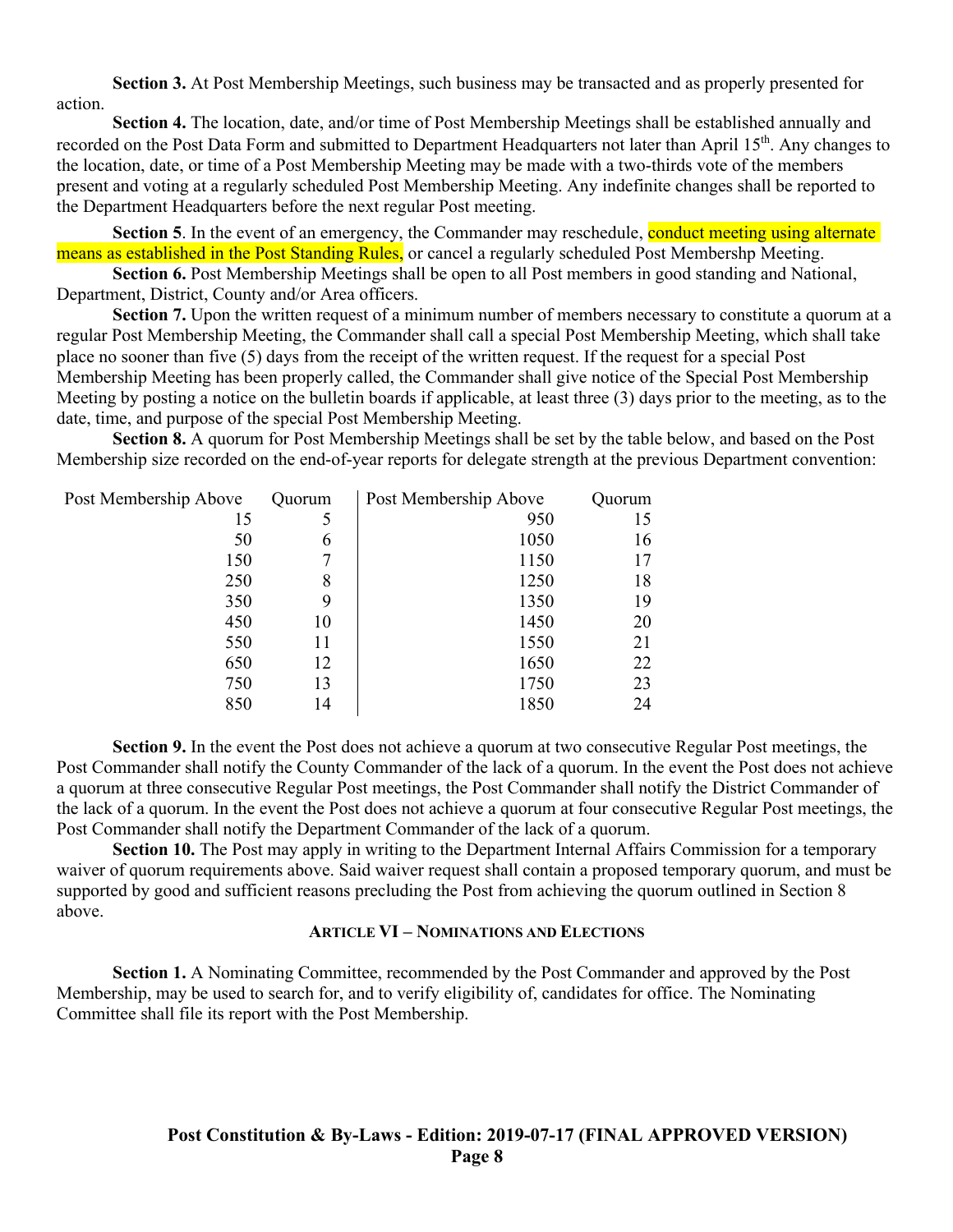**Section 2.** Eligibility requirements to hold office in the Post:

**a)** Any member in good standing of the Post may hold office.

**b)** Prior to the elections, the Post Adjutant or a Nominating Committee shall authenticate the eligibilityof each candidate for office by verifying the member's DD Form 214; separation documents from federal, active military duty; military identification card; or any other documents that prove eligibility formembership**.**

**Section 3.** Oualification and Restrictions:

**a)** Eligible candidates for office may appear on the ballot for more than one elected office as defined in the Post Constitution, Article IV – Post Officers, Section 1.

**b)** There shall be no absentee ballots.

**Section 4**. Prior to elections, the Post Commander shall recommend, subject to approval of the Post Membership, an Elections Committee, consisting of a minimum of three (3) members consisting of one (1) Judge of Elections and a minimum of two (2) Tellers.

Section 5. Election of contested offices shall be by secret ballot. The candidate or candidates receiving a majority of votes cast shall be elected to the respective office or offices for which they are candidates. In the event of no candidate receives a majority, the election procedures from Roberts Rules of Order, Newly Revised, shall be followed for subsequent votes on the position.

**Section 6.** Candidate(s) for uncontested office(s) may be elected by acclamation.

**Section 7**. The Elections Committee shall be responsible for ensuring that all members present to vote are in good standing, and for the security of the ballots from the beginning of the election until the results are certified. Immediately following the counting of the ballots and certification of the election results by the Elections Committee, the official ballot count shall be announced and posted, or distributed by the Post in manner prescribed in Post Special Rules of Order or Standing Rules. Written ballots shall be retained by the Adjutant for sixty (60) days.

**Section 8.** If irregularities are claimed with respect to the election to any office, such challenge must be made prior to the close of the meeting.

**Section 9.** A ceremonial or ritual installation of Post officers may be held each year, notwithstanding this provision any incoming officer shall take the oath of office before assuming the office. The prerogative of installing Post Officers shall belong to the County/Area Commander, and the County/Area Commander's consent shall first be obtained before any other person shall conduct installation.

## **ARTICLE VII - REMOVAL OF POST OFFICERS**

Any Post Officer may be removed from office as prescribed by the Department By-Laws, Article XIII, Section 8.

## **ARTICLE VIII - DISCIPLINE OF POST MEMBERS**

**Section 1.** The Post has the power to discipline its own membership, subject to the National and Department Constitutions and By-Laws.

**Section 2.** Any member of the Post shall be disciplined, as prescribed by the National and Department Constitution & By-Laws, Uniform Code of Discipline of Post Members, and Rules of the Department Executive Committee.

**Section 3.** The Post Adjutant shall report any Post member charged by the Post, or a member being disciplined under this Article, to the Department Adjutant to ensure a Post transfer is not processed on said member.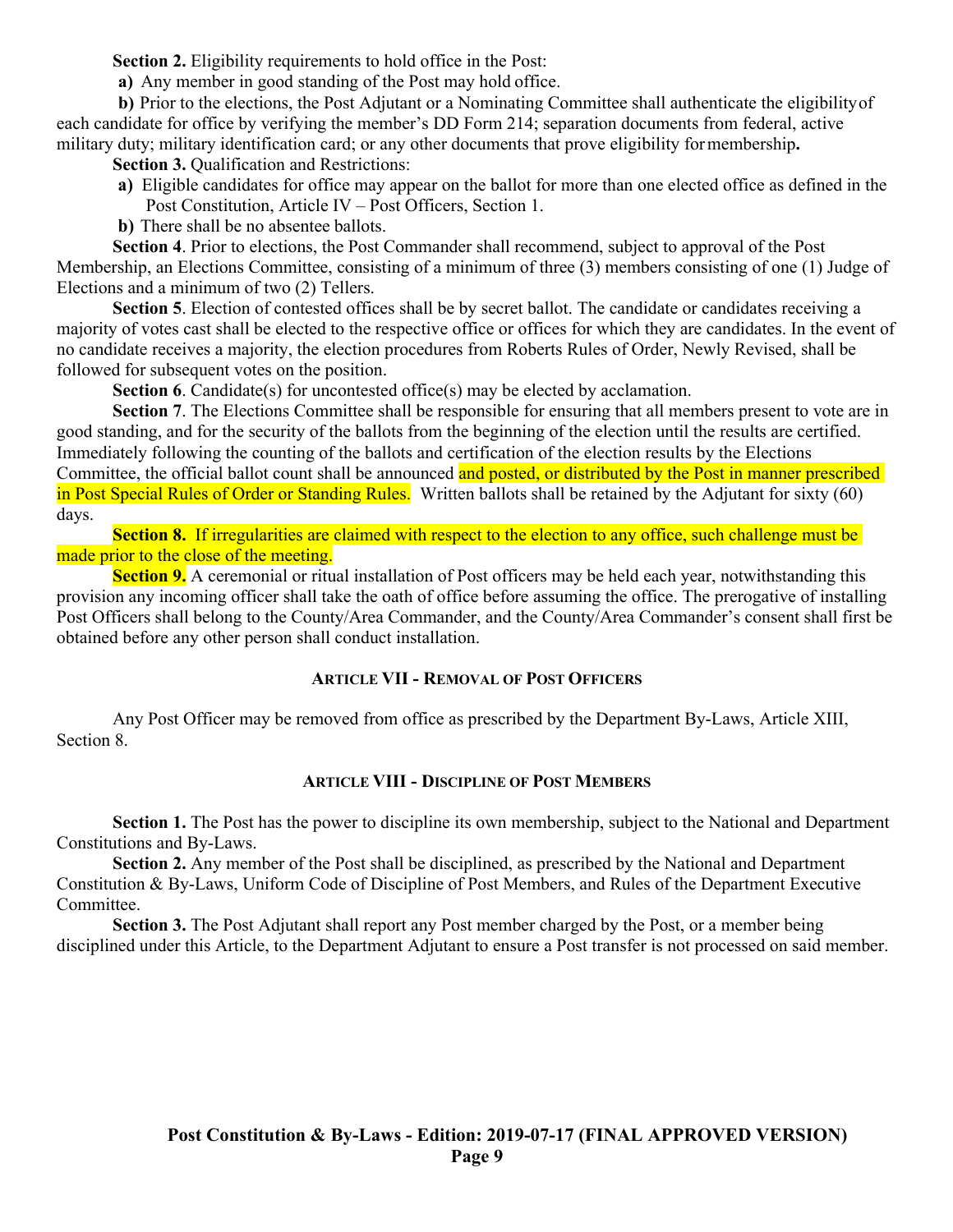#### **ARTICLE IX - MEMBERSHIP**

**Section 1.** A member whose dues for the current year have not been paid by January 1st shall be classed as delinquent, and not in good standing, and they shall be suspended from all privileges. If their dues are paid on or before February 1st, their delinquency shall terminate. If they are still delinquent after February 1st, their membership shall be suspended. If they are still under such suspension on June 30th of such year, their membership in The American Legion shall be forfeited.

**Section 2.** A member so suspended or whose membership has been so forfeited may be reinstated to active membership in good standing by vote of the Post and payment of current dues for the year in which the reinstatement occurs; provided, however, that the Post, may waive the provisions hereof, upon payment of dues for the year in which reinstatement occurs, with reference to former members whose failure to pay dues occurred while on active military service.

### **ARTICLE X - DELEGATES TO THE ANNUAL DEPARTMENT CONVENTION**

**Section 1.** Nomination and Election of Delegates and Alternates.

- **a)** Nomination and election of delegates and alternates to the annual Department Convention shall be no later than at the May Post Membership Meeting.
- **b**) If the number of nominations for delegates exceeds the number of authorized delegates as prescribed in the Department Constitution, Article V, there shall be an election for the number of authorized delegates by a secret, written ballot.
	- 1. The nominees, up to the number of authorized delegates, with the highest number of votes shallbe designated as delegates.
	- 2. The nominees in excess of the number of authorized delegates shall be designated alternates.
- **c)** If the number of nominations for delegates does not exceed the number of authorized delegatesas prescribed in the Department Constitution, Article V, then, all nominees shall be elected by acclamation and designated as delegates.
- **d)** Any vacancies to the list of delegates or alternates to the Department Convention shall be filledthrough appointment by the outgoing Commander.
- **e)** The Post Adjutant or Delegation Chairperson is authorized to make adjustments to the list of delegates, before submission in the case of a reduction in the authorized delegates, by removing the primary delegates with the lowest vote totals and placing these affected delegates on the alternate delegate list.

**Section 2.** The incoming Post Commander and outgoing Post Commander shall automatically be designated as delegates. Either of these officers may request in writing to be removed from the delegate list.

**Section 3.** The immediate outgoing Post Commander shall be the Chairperson of the Post delegation. If the outgoing Post Commander will not attend the Department Convention, the incoming Post Commander shall serve as delegation Chairperson. If neither of these Officers shall attend the Department Convention, the delegation shall elect its own Chairperson.

### **ARTICLE XI - RESOLUTIONS**

**Section 1.** All resolutions of state or national scope presented to the Post by a member, or reported to the Post by a committee, shall merely embody the opinion of the Post on the subject and copy of same shall be forwarded to the Department Headquarters for approval before any publicity is given or action other than mere passage by the Post is taken.